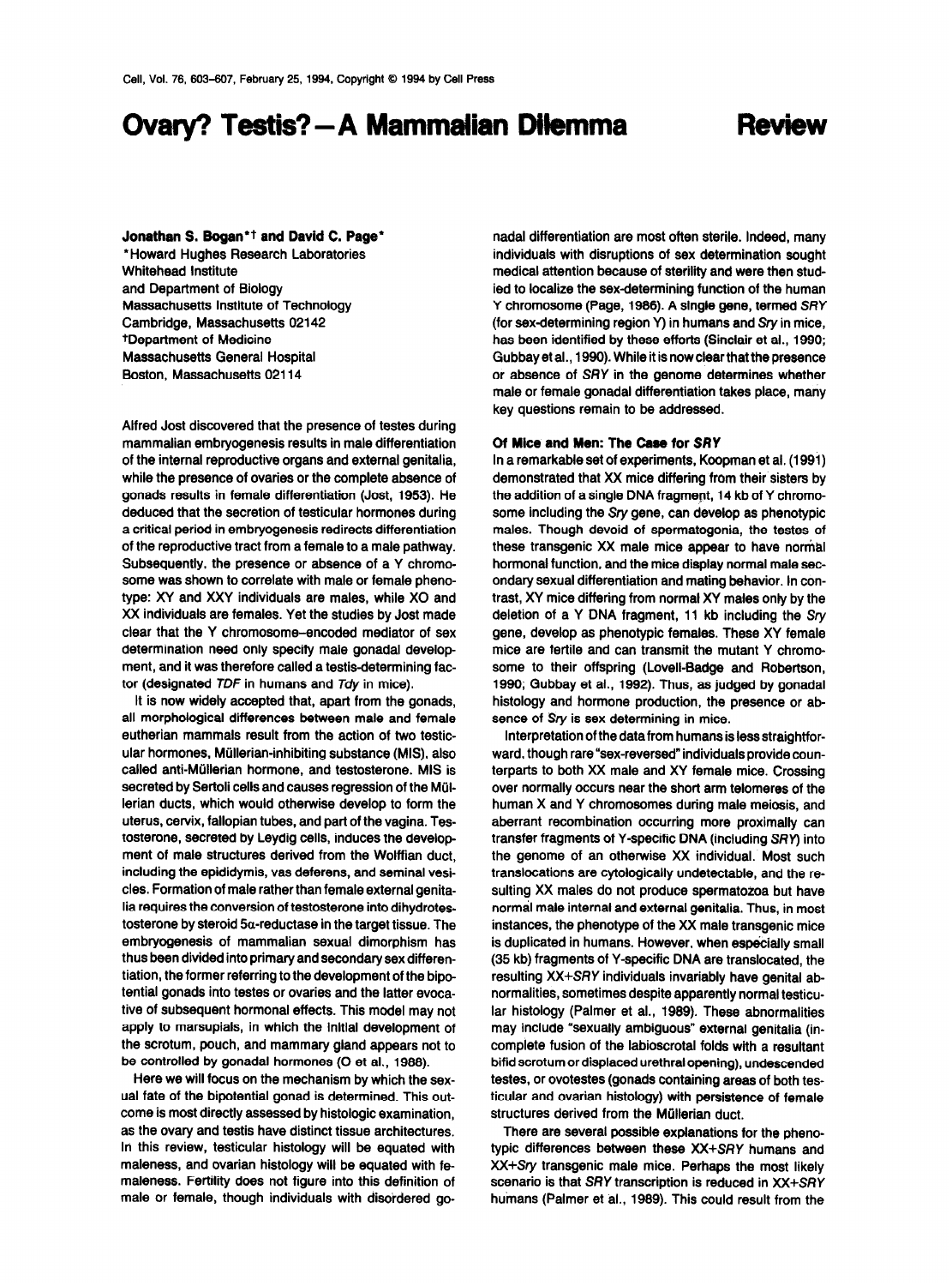spread of X inactivation across a nearby X;Y translocation breakpoint in humans. The murine Sry transgene would not be subject to this effect if it inserted at an autosomal locus. Alternatively, loss of regulatory sequences 5' of the human SRY gene might result from X;Y translocations involving only small amounts of Y-specific DNA. It is unclear whether reduced expression of SRYcould explain the phenotype; presumably decreased or delayed hormonal action would have to result. It remains a formal possibility that, in humans (but not mice), full development of the male phenotype requires expression of a second Y-linked

the testis. In contrast with XY female mice, XY female humans are sterile. Some of these individuals have mutations affecting the SRY open reading frame (Berta et al., 1990; Jäger et al., 1990). Such XY individuals fail to develop mature testes or ovaries and instead form poorly differentiated gonads without clear male or female histology. Because the gonads lack male hormonal function, Miillerian structures persist and female secondary sexual differentiation follows. Infertility may result in part from X chromosome monosomy: unlike X0 mice, X0 humans are sterile.

gene, located near SRY and perhaps expressed outside

SRY itself encodes a member of the high mobility group (HMG) family of DNA-binding proteins. Like other members of this family, SRY protein has been shown to bind to the minor grooveof the double helix in asequence-specific manner and is predicted to bend the target DNA by at least 85° and perhaps as much as 130° (Nasrin et al., 1991; Harleyet al., 1992; Giese et al., 1992; van de Wetering and Clevers, 1992). Analysis of the predicted amino acid sequence reveals no obvious activation domain, and only the HMG (DNA-binding) domain is conserved among mammals (Foster et al., 1992). Moreover, none of the SRY point mutations reported in human XY females is outside the HMG domain. Thus, it is possible that DNA bending is the sole mechanism by which SRY acts in sex determination. By bringing together distant DNA sequences or altering chromatin structure, SRY-induced bending might activate or repress target gene expression.

#### When and Where Does Sex Happen?

The mammalian gonad is composed of germ cells and three types of somatic cells. Primordial germ cells, which are first observed in the extraembryonic mesoderm (Ginsburg et al., 1990), migrate into the primitive gonad at 10.5 12 days post coitum (dpc) in the mouse. The somatic portion of the gonad is composed of supporting cells (Sertoli cells in the male and follicle cells in the female, thought to derive from common progenitors), steroidogenic cells (Leydig cells in the male and theca cells in the female), and connective tissue cells.

When is gonadal sex determined? Though the sexual fate of an embryo is set at fertilization, it is not known when gonadal cell lineages become committed to male or female development. XX and XY mouse embryos are morphologically indistinguishable until 11.5-12.5 dpc, when pre-Sertoli cells align to form testis cords in the XY gonad. By this time a male or female developmental program clearly has been initiated. Yet it is not obvious that sex determi-

nation (commitment) is coincident with the onset of sex differentiation (e.g., histologic change). When does the presence or absence of Sry protein result in irreversible commitment to male or female differentiation? Barring pleiotropic effects of Sry, it is reasonable to suppose that sex determination begins when Sry is first expressed. Initial experiments suggested that this is from 10.5 to 12.5 dpc in the murine gonad (Koopman et al., 1990). It remained possible that Sryexpression began still earlier and that transcripts were not detected because RNA from earlier stages was extracted from pooled whole embryos rather than from isolated gonads. Indeed, Sry expression in the preimplantation mouse embryo has been reported (Zwingman et al., 1993). Whenever the onset of Sry transcription, it is difficult to judge the point at which cells become committed to male or female differentiation in the absence of conditional mutants. If only one could fully exploit temperature-sensitive alleles in mammals!

If it is unclear when sex determination begins, it is equally unclear when it finishes. By 13.5 dpc, Sry transcripts are no longer detectable by polymerase chain reaction amplification of gonadal RNA (Koopman et al., 1990). While it is not known how long Sry protein persists, the function of the Y chromosome in determining the sex of the embryo appears to be complete by this time. Given that other proteins must be involved, sexual commitments could still be in flux at the time of the disappearance of Sry.

In which cells do the initial steps in gonadal sex determination occur? Not in the germ cells: in mouse embryos that are defective in migration of primordial germ cells to the gonad (because of mutations at the W or SI loci), the process of gonadal differentiation is otherwise undisturbed (reviewed by McLaren, 1991). XY animals still develop testes, and XX animals still develop ovaries. Sex determination must unfold in the somatic cell lineages of the gonad.

In which of the somatic lineages, then, does gonadal sex determination occur? Experiments involving XX++XY chimeric mice, reminiscent of mosaic analysis in invertebrates, have sought to identify gonadal cell lineages that become committed to male or female development as a direct result of the presence or absence of the Y chromosome. These should be the cell lineages in which presence or absence of Sry is pivotal and in which sex determination is initiated. If sex determination occurs autonomously in each gonadal cell, then all of the XY cells in a chimeric gonad should be male and all of the XX cells should be female. If, on the other hand, the sexual phenotype of a gonadal cell is determined in consultation with its neighbors, then the strict correlation of chromosome constitution with cellular phenotype should break down.

In chimeric mice with testes, the proportions of XX and XY cells in the Leydig population are similar to those seen outside the gonad, implying that sex determination does not occur autonomously in Leydig cell precursors. In contrast, most but not all Sertoli cells are XY, indicating some direct action by the Y chromosome, presumably by Sry (Palmer and Burgoyne, 1991a; Patek et al., 1991). The presence of a few XX Sertoli cells in XX<sup>++</sup>XY embryos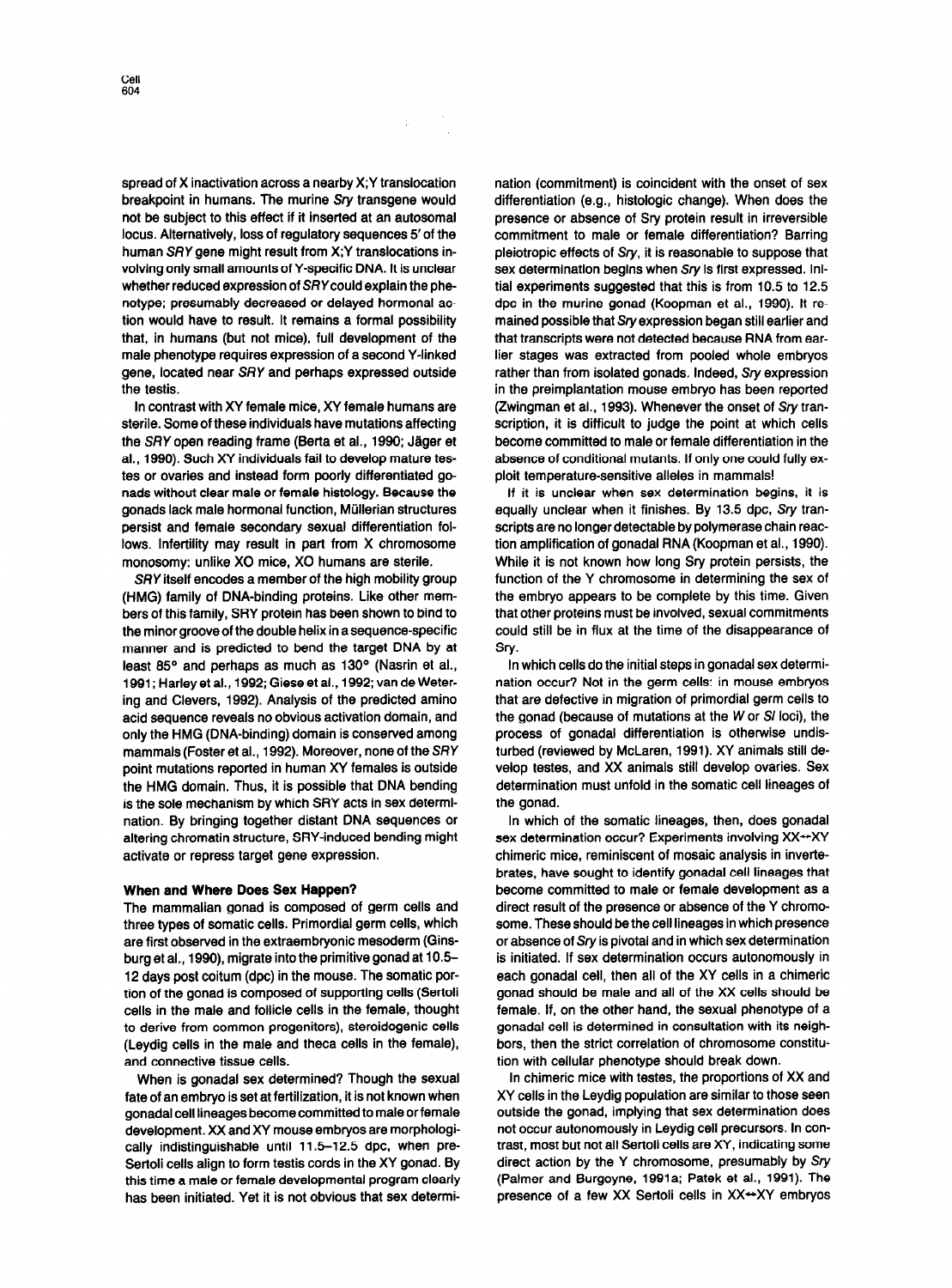indicates that cells lacking Sry can be recruited into the Sertoli population. The mechanism by which such recruitment occurs is unknown. Complementary studies in XX-XY chimeras with ovaries show that XY precursors can become follicle cells, the female counterparts of Sertoli cells.

Two major conclusions can be drawn from these experiments. First, the initial steps that commit the gonad to male or female differentiation likely occur in the supporting cell lineage (i.e., in pre-Sertoli or prefollicle cells). Since Sry encodes a nuclear factor and must be expressed and function within the cells that carry out these steps, it is presumably expressed in pre-Sertoli cells. This prediction has yet to be confirmed or refuted. Second, cell-autonomous action of Sry is neither necessary nor sufficient to cause histologic Sertoli cell differentiation; intercellular interactions are required. Indeed, there may be no sexually dimorphic cell fates that are autonomously determined in mammals, not even in the gonad.

#### Autosomes and Sex Determination: The Untold Story

Sex chromosomes specify male or female phenotype in both the fruitfly Drosophila melanogaster and the nematode Caenorhabditis elegans, yet most of the genes involved in sex determination in these organisms are located on autosomes (reviewed by Hodgkin, 1990). The same is likely to be true of mammals, and this supposition is supported by the 'unexplained" majority of human XY females, in whom SRY appears to be intact and in whom one might suspect mutations in autosomal or X-linked sexdetermining genes. A minority of human XX males appear to carry no portion of the Y chromosome, not even SRY, and here too one might suspect autosomal or X-linked mutations. One can envision a pathway for sex determination in which SRY is the only Y-linked factor. Autosomal or X-linked genes participating in the pathway could act upstream or downstream of SRY.

A purely genetic approach to identifying autosomal genes involved in murine sex determination is based on the observation that when the Mus poschiavinus Y chromosome  $(Y^{pos})$  is placed on the C57BL/6 genetic background by breeding, XYPOS females and XYPOS hermaphrodites result (Eicher and Washburn, 1986). These females and hermaphrodites have acquired a C57BU6 autosomal allele(s) that suppresses the masculinizing effect of the POS Sry allele but does not suppress the masculinizing effect of the C57BU6Sryallele. The complex pattern of inheritance of this XY sex reversal suggests that more than one autosomal gene is involved. If the genetic background effect is due to a small number of genes, then it should be possible to map those genes by linkage analysis.

One advantage of such a genetic approach is that it does not require a priori assumptions as to whether the products of these autosomal genes act upstream or downstream of Sry. The functionally important differences between the C57BL/6 and M. poschiavinus Sry alleles may be in the regulatory sequences or in the encoded protein; the existing genetic and molecular findings do not reveal which is the case. By histologic criteria, testis differentiation in the presence of Y<sup>POS</sup> occurs later during embryogenesis than in the presence of Y<sup>C57BL/6</sup> (Palmer and Burgoyne, 1991b). Eicher and Washburn (1986) have suggested that the Y<sup>pos</sup> testis-determining signal fails to preempt the C57BL/6 program for ovarian differentiation.

Target genes immediately downstream of SRY have not yet been identified, though MIS would seem to be a candidate. First, the work by Jost (1953) demonstrated that MIS functions subsequent to the testis-determining factor. Second, apart from SRY, M/S is the first biochemical marker of male differentiation. The MIS gene is autosomal in both humans and mice (King et al., 1991). In situ hybridization experiments in mice first detect Mis expression at 12.5 dpc in Sertoli cells, approximately 46 hr after the onset of Srv transcription (Münsterberg and Lovell-Badge, 1991). This observation is consistent with the possibility that Sry protein directly activates Mis, yet the delayed onset of Mis expression leaves open the possibility that other steps are interposed.

Even though MIS acts downstream of SRY in sex differentiation, it is not obvious that MIS functions in gonadal sex determination strictly defined. MIS can influence gonadal development: ovaries exposed to exogenous MIS lose oocytes and develop cord-like structures reminiscent of testes. This so-called freemartin phenomenon was first noted in female calf fetuses sharing placental circulation with a male twin and has been simulated in organ culture and in XX mice transgenic for human M/S (Vigier et al., 1969; Behringer et al., 1996). However, exposure of the XX embryonic gonad to MIS does not result in true testicular histology. Targeted disruption of the Mis gene in XY mice has not yet been reported, though three XY human siblings homozygous for a nonsense mutation in MIS have been identified (Knebelmann et al., 1991). Each of these brothers has a uterus, fallopian tubes, and undescended testes with apparently normal histology, arguing that MIS does not function in testis determination.

Given the common embryologic origin of the kidney and gonad, it is not surprising that W77, a gene first identified for its role in childhood kidney cancer (Wilms' tumor), also appears to participate in gonadal development (reviewed by Hastie, 1992). The evidence is of three sorts. First, XY humans who are heterozygous for certain mutations in WT1 (Denys-Drash syndrome) share several phenotypic featureswkh XY humans mutant in SRY: disordered gonadal histology, persistent Müllerian derivatives, and partial or complete feminization of the external genitalia (Bruening et al., 1992; Pelletier et al., 1991a; Baird et al., 1992). Second, the predominant sites of fetal WTI expression are tissues that develop into kidney and gonad, and transcription is first detected at 9 dpc (Pelletier et al., 1991b; Armstrong et al., 1992). Third, targeted disruption of the murine WT7 gene largely prevents thickening of the intermediate mesoderm to form undifferentiated gonadal tissue (Kreidberg et al., 1993). This arrest of gonadal development was noted in all fetuses homozygous for the WT7 null allele. Though the identity of the sex chromosomes was not determined in each case, presumably both XX and XY embryos were included in the analysis. The gonad is histologically neither male nor female at this stage and is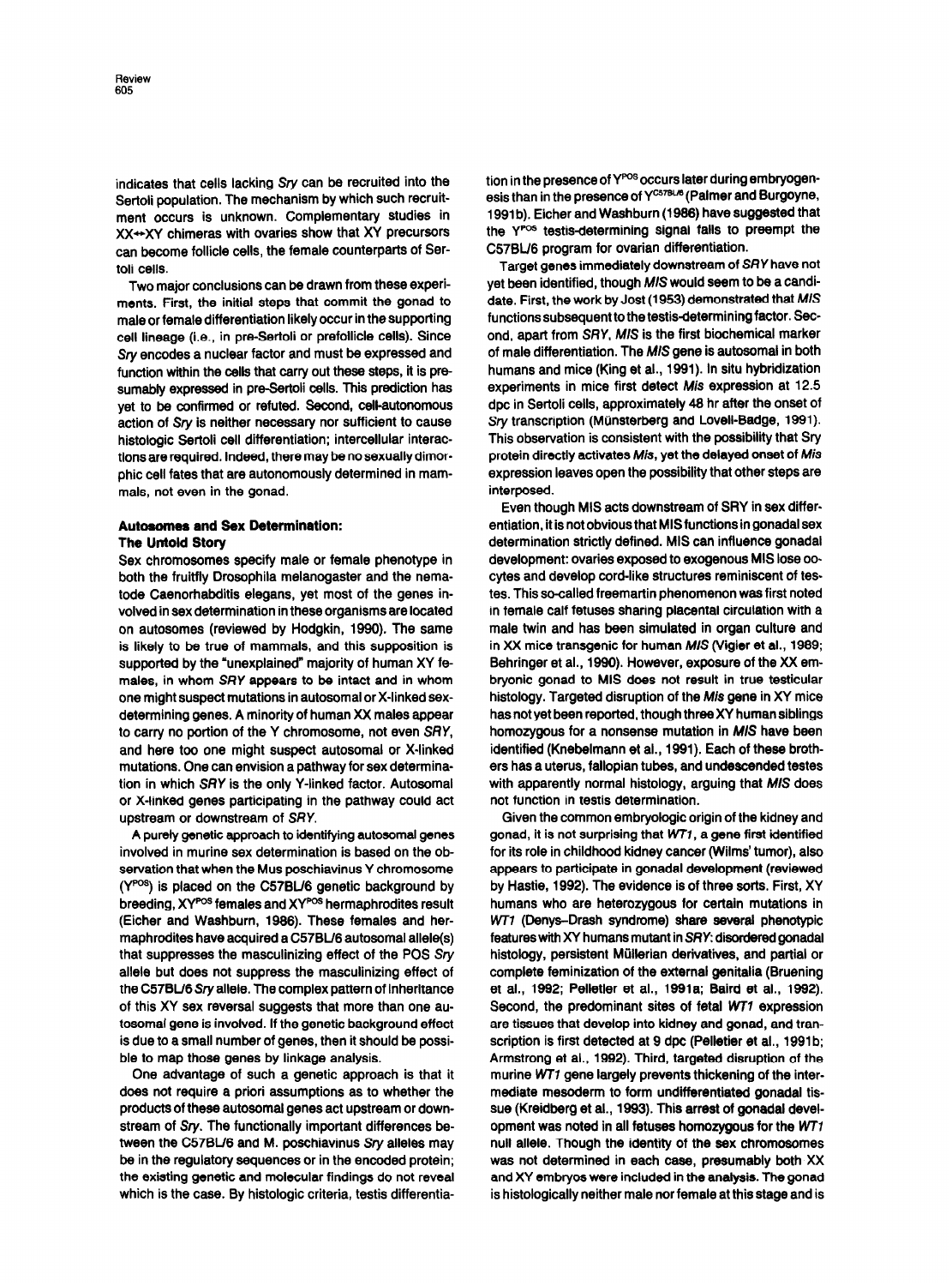intestinal loop 9 d.p.c. that will become<br>pipotential gonad development of the<br>bipotential gonad WT1 and other genes phric glo ephric tubule (dege  $\mathfrak{g}$ Wolffian duct 11 d.p.c. an duct bipotential gonad ovary-determining sex determination and  $S_{IV}$ gonadal differentiation and other genes genes 13 d.p.c. degenerating<br>Müllerian duct lüllerian duct Wolffian duct legenerating<br>Nolffian duct (becomes vas deferens) Müllerian inhibiting estroger



First, a portion of the intermediate mesoderm thickens to give rise to the bipotential gonad. Second, the bipotential gonad differentiates into either a testis or an ovary. WT1 likely participates in the first stage and may participate in the second stage as well. Sry does not function in the generation of the bipotential gonad, but directs subsequent gonadal differentiation. Approximate times during murine development are shown at left. It is possible that sex determination initiates earlier than is indicated here. The horizontal line across the top diagram indicates the level of the transverse sections depicted in the subsequent diagrams.

thought to be bipotential. This mutant phenotype suggests that WT1, a zinc finger transcription factor, acts well upstream of SRY and of sex determination and that its targets include genes other than SRY (Figure 1). It is possible that WT1 also acts directly on SRY. However, if SRY were the only gonadal target, disruption of WT7 should have resulted in formation of normal ovaries in both XX and XY embryos. The case of W77 highlights the difficulty and importance of determining whether a gene participates directly in sex determination or in the more upstream process of forming the bipotential gonad. Careful histologic analysis of both XX and XY gonads will be important in interpreting mutations in autosomal or X-linked genes postulated to function in gonadal sex determination.

There is no evidence that SRY functions in developmental pathways other than gonadal sex determination, yet this need not be the case for other sex-determining genes. In Drosophila, the transcription factor encoded by the *daughterless* gene functions in both sex determination and neural development. In humans, a possible example of such pleiotropy is provided by campomelic dysplasia, an autosomal recessive syndrome of severe skeletal abnormalities (in both XX and XY individuals) and varying degrees of sex reversal (in XY individuals only). It is possible that these abnormalities result from mutation in a single protein that functions in both skeletal and gonadal development, though it may also be that two nearby genes are disrupted in individuals with this syndrome. Chromosomal anomalies in a few affected individuals suggest that the campomelic dysplasia gene is located on the distal long arm of chromosome 17 (Tommerup et al., 1993). The gonadal phenotype in campomelic dysplasia could result from mutation of agene involved in forming the bipotential gonad (like WT1) or involved in gonadal sex determination strictly defined (like SRV; Figure 1).

At the molecular level, the process that determines the fate of the bipotential gonad is largely unexplored both upstream and downstream of the function of SRY. Biochemical and genetic studies may soon reveal other sexdetermining factors. Upstream of SRY, there must exist an upstream transcriptional milieu in the mammalian bipotential gonad such that SRY, if present in the genome, will be expressed. This milieu may be specific to undifferentiated gonadal supporting cells, and it could include the presence of WTl and other transcription factors encoded by autosomes or the X chromosome. A functional parallel in Drosophila sex determination is provided by the daughterless gene product, which is required to initiate embryonic expression of Sex-lethel, the master gene controlling Drosophila sex phenotype (Cline, 1993). Downstream of SRY, individual gonadal cells do not decide their sexual fates autonomously, and the critical cell interactions are likely mediated by autosome or X-encoded proteins. These proteins have not yet been identified. MIS is one candidate, though its functions may be entirely subsequent to gonadal sex determination. Other proteins participating in such sex-determining cell interactions may be uncovered by studies of unexplained human XY females and XX males and by analysis of genetic background effects causing sex reversal in mice.

### References

Armstrong, J. F., Pritchard-Jones, K., Bickmore, W. A., Hastie, N. D., and Bard, J. 6. L. (1992). The expression of Wilms'tumor gene, WTI, in the developing mammalian embryo. Mech. Dev. 40, 66-97.

Baird, P. N., Santos, A., Groves, N., Jadresic, L., and Cowell, J. K. (1992). Constitutional mutations in the wT7 gene in patients with Denys-Drash syndrome. Hum. Mol. Genet. 1, 361-395.

Behringer, R. R., Cate, R. L., Froelick, G. J., Palmiter, R. D., and Brinster, R. L. (199g). Abnormal sexual development in transgenic mice chronically expressing Miillerian inhibiting substance. Nature 345, 167-170.

Berta, P., Hawkins, J. R., Sinclair, A. H., Taylor, A., Griffiths, B. L., Goodfellow, P. N., and Fellous, M. (1999). Genetic evidence equating SRY and the testis-determining factor. Nature 348, 446-466.

Bruening, W., Bardeesy, N., Silverman, B. L., Cohn, R. A., Machin, G. A., Aronson, A. J., Housman. D., and Pelletier, J. (1992). Germline intronic and exonic mutations in the Wilms' tumor gene (WT1) affecting urogenital development. Nature Genet. 1, 144-146.

Cline, T. W. (1993). The Drosophila sex determination signal: how do flies count to two. Trends Genet. 9, 366-396.

Eicher, E. M., and Washburn, L. L. (1986). Genetic control of primary sex determination in mice. Annu. Rev. Genet. 20, 327-360.

Foster, J. K., Brennan, F. E., Hampikian, G. K., Goodfellow, P. N.,